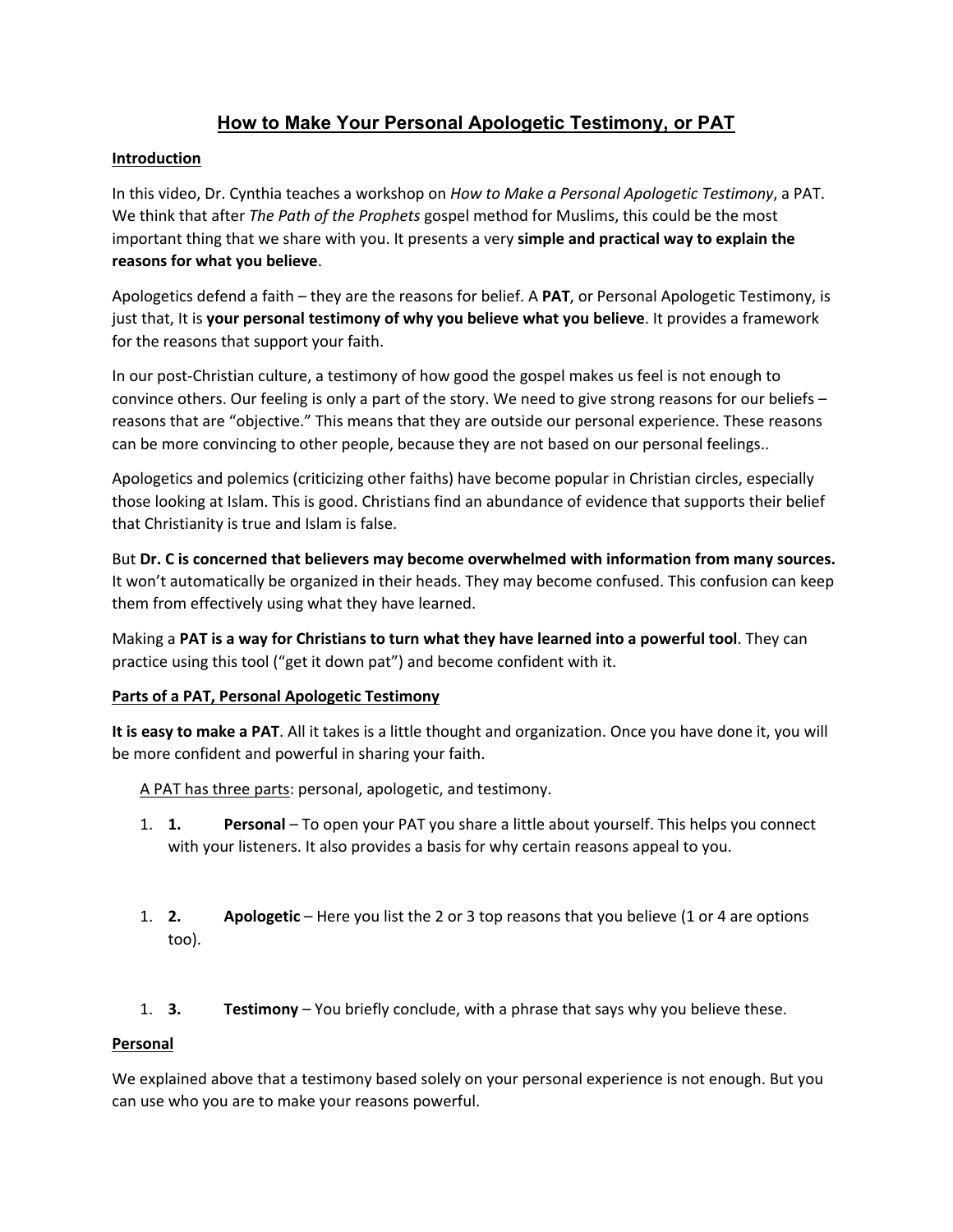For example, Dr. Cynthia has a science background. Knowing that helps people understand why certain reasons for the existence of God work well with her.

But you don't need to be a doctor. One of two sentences about you and your experience could be enough to give your reasons context. For example, for an average Christian interested in Islam you could say,

*"I've been studying Islam and Christianity for several years. Here are the reasons that I am still Christian."*

# **Apologetic: Reasons we Believe**

We all have reasons for what we believe. They may not be good reasons, but they are reasons. For example, you might believe something only because you were raised with it, without examining it or other ideas. For most of the Muslim world this is the case. But many in the West also simply believe what they were raised with, whether it be atheism or nominal Christianity. Or we may be confused about what to believe.

If we only believe something because our parents or culture told us to, when we are challenged by situations or other beliefs we may become confused. A deeper belief will be thought out and have reasons.

The reasons that we believe God exists are different from the reasons that we believe in Christianity and not Islam, or not Buddhism. This means that **we could have different PATs for different situations**. For example, Dr. C has different PATs for atheism and Islam.

We encourage everyone to look for truth. In other videos we talk about ways to find it. We also encourage you to think logically. Believe based on what, after consideration, honestly makes best sense to you.

#### Personalizing Reasons

True facts are *objective*: that means that they are not based on personal opinion. However, the facts that appeal most to each of us are based on our opinions, which in turn are based who we are, our experiences and personalities.

For your PAT we encourage you to think about what reasons you find most convincing. Choose 3 of them. Then let's put them into a PAT!

# **The Testimony**

Usually we think of a "testimony" as the story of how a person came to believe in Christ. But in the context of a PAT, the testimony is simply the conclusion of why these reasons work for you.

In psychology we learn that people argue about whether something is true, but they can't argue with how it makes you feel. So, in the testimony part of the PAT, you are not claiming that the reasons you present are true. They could argue with that. **You are stating that the reasons convince you. They can't argue that.**

Preference: An optional part of your testimony is including your preference. This is where you can add your feeling (pathos). But this should not be the main part of your PAT. If you include this you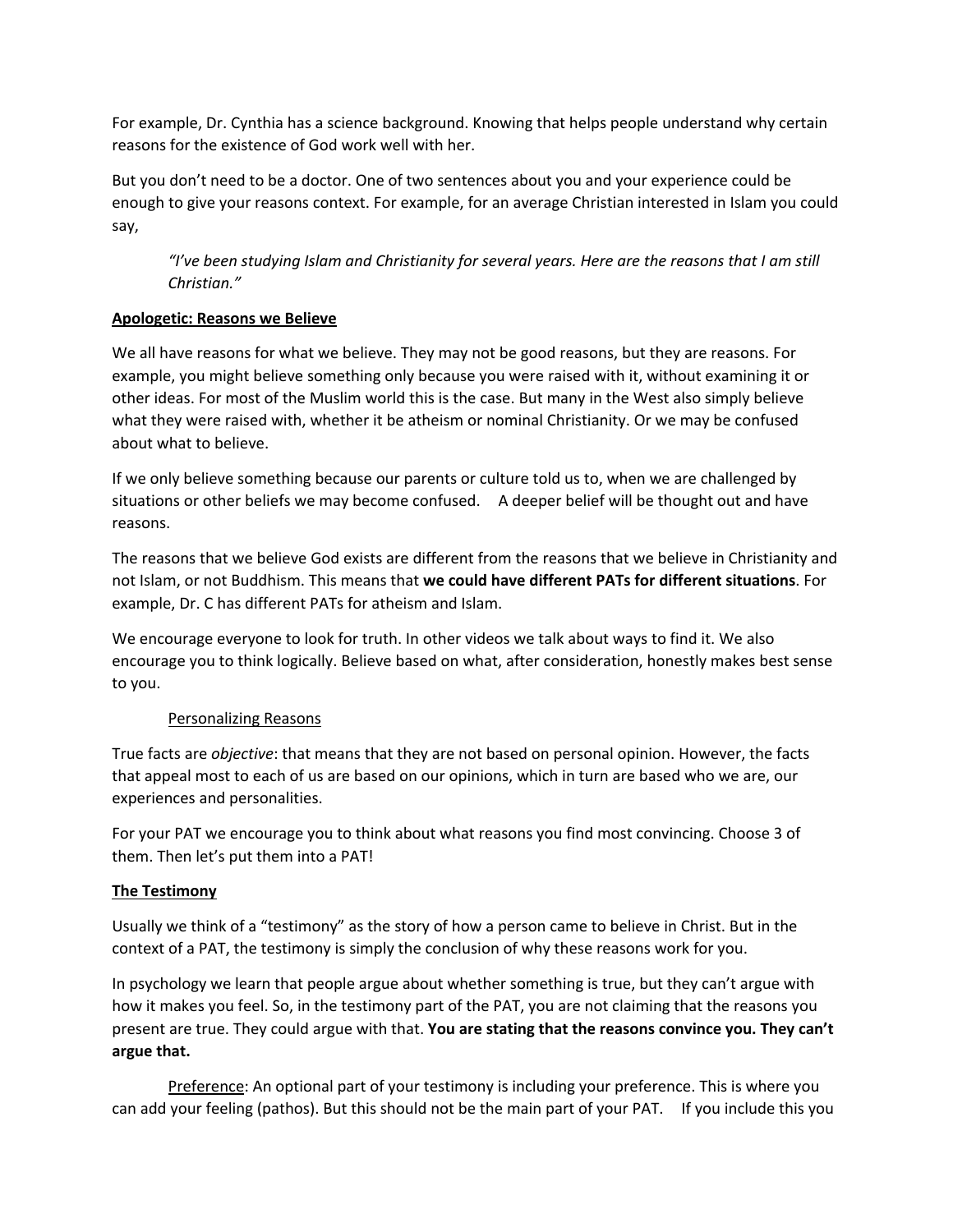would say something like,

*"I do believe that the reasons supporting Christianity are stronger than Islam. But if they were just equal, I actually prefer that God is love and women are not sex slaves in heaven."*

They can't fault you for having a preference. Everyone has preferences whether they admit it or not. For many people their preference is simply to do what is easy, to go along with their family or culture.

The key to stating a preference is to keep it in the right order and perspective. It is *subjective*, meaning related to you not them. Your objective reasons need to be foremost, because you don't want them to say that your belief is just about your feelings.

One more thing: consider who you are talking with. Some people have more head needs than heart needs. Others have greater heart needs. For example, if talking to Muslim women who have been abused you might emphasize the love of God more.

Conclusion: We like to conclude with a one sentence testimony that states something like,

*"And so, I believe that the weight of the evidence favors Christianity over Islam."*

or

*"To me, these reasons are more convincing than the reasons to believe Islam."*

Every faith can make good points. In a PAT we don't get sidetracked into an argument that says they have no good points, or no evidence.

# **In the PAT you are claiming that the reasons you present are convincing to you. They can't argue with that.**

They might not agree with you, but they can not argue that you find the evidence convincing. That is the message that they will take away. If you have connected well through the *Personal* part of your PAT, they will take your PAT seriously.

\* \* \* \* \*

#### **Work Page for** *Making Your Personal Apologetic Testimony*

#### PERSONAL

 Here give one or two sentences, more if you want to, about why you are interested or experienced in the subject of your PAT:

#### APOLOGETIC

Here give several reasons for why you believe Christianity (vs. Islam or whatever belief your PAT is challenging)

1.